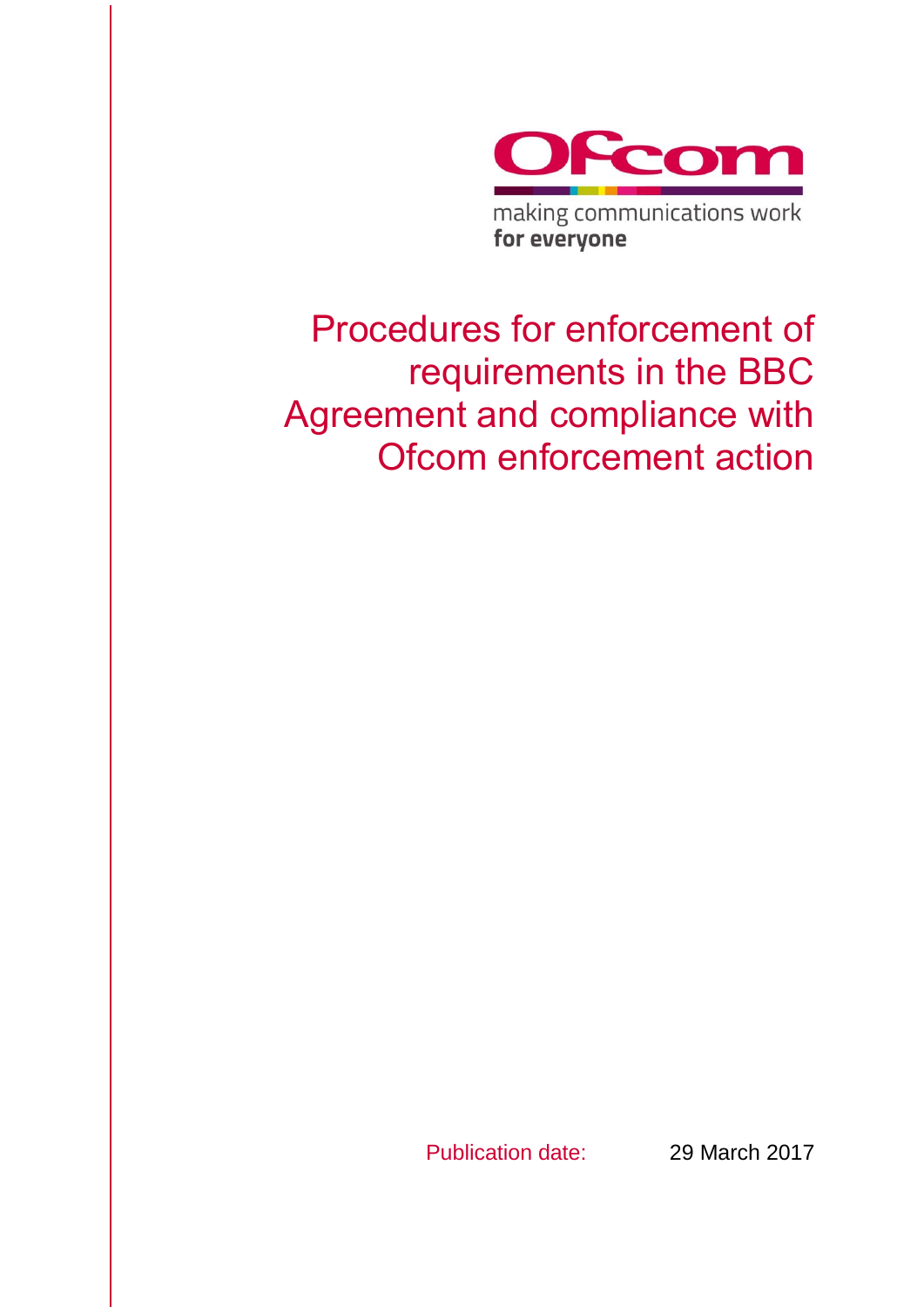# About this document

The role of the BBC is to produce high quality and distinctive programmes and services which educate, inform and entertain. Given its status as a large, publicly-funded organisation, it is essential that the BBC maintains the highest standards and can be held to account when it fails to meet them.

Under the new Royal Charter and Agreement, regulation of the BBC will pass from the BBC Trust to Ofcom. As part of its new responsibilities Ofcom must establish procedures which ensure the BBC's compliance with requirements set out in the Charter and Agreement.

This document sets out our procedures for investigating:

- a) breaches by the BBC of certain requirements set out in the Agreement; and
- b) a failure by the BBC to comply with enforcement action by Ofcom in accordance with any of Ofcom's enforcement procedures applicable to the BBC.

These procedures will come into effect when Ofcom takes over responsibility for regulating the BBC on 3 April 2017.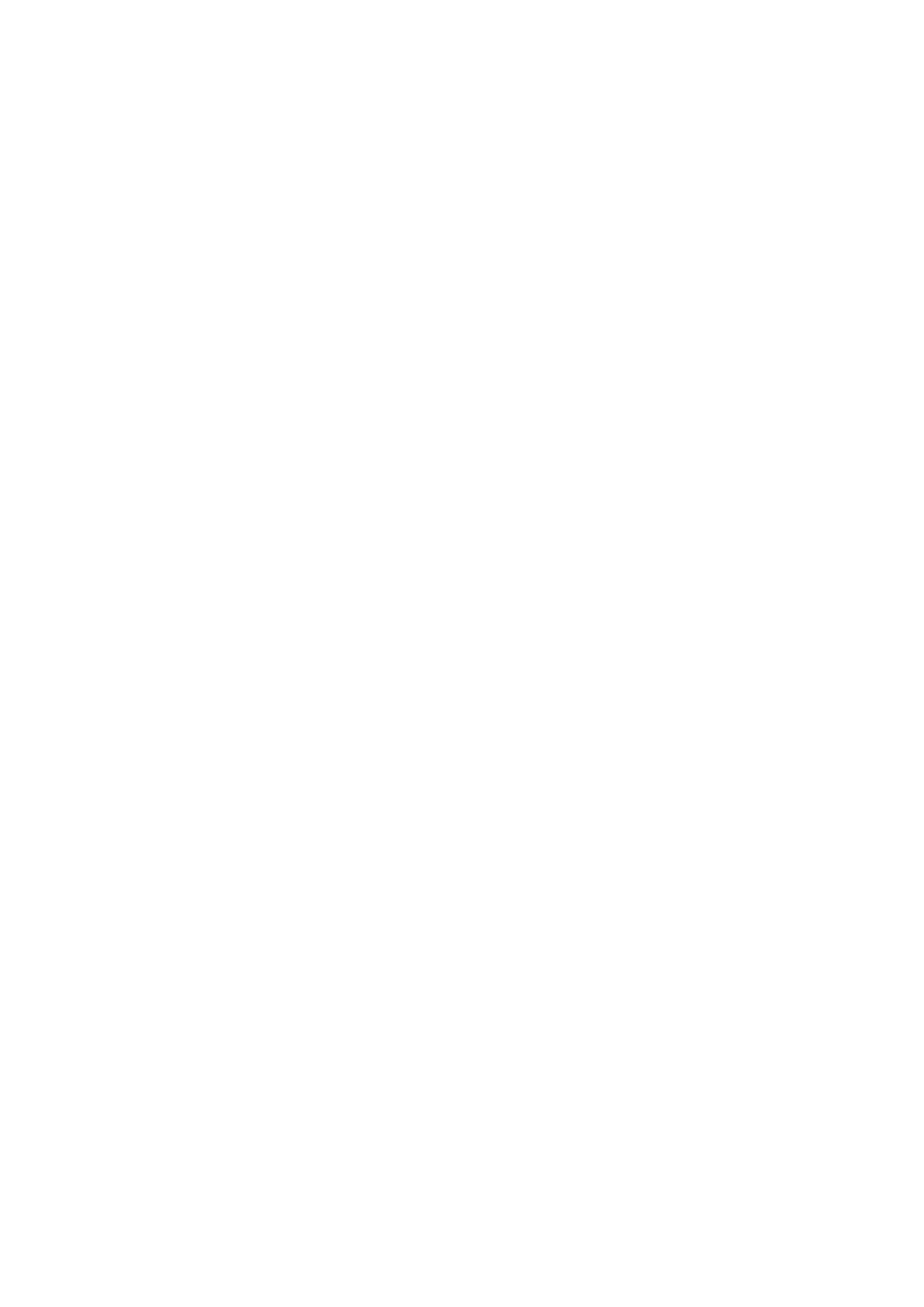# Procedures for enforcement of requirements in the BBC Agreement and compliance with Ofcom enforcement action

# **Introduction**

- 1.1 This document outlines Ofcom's Procedures for the handling and resolution of complaints (or for the conduct of its own investigations) into possible breaches by the BBC of requirements set out in the Agreement<sup>1</sup> which are not covered by any of the specific BBC procedures set out below in paragraph 1.8.<sup>2</sup> These requirements are discussed in further detail in paragraphs 1.9 to 1.11 below.
- 1.2 The Procedures set out in this document are those Ofcom will usually follow in order to investigate whether a breach of a "relevant requirement" has occurred. The Procedures set out in this document are effective from 3 April 2017.<sup>3</sup>
- 1.3 These Procedures also cover the investigation of any failure by the BBC to comply with a direction made by Ofcom, or undertaking offered by the BBC, under Article  $49(2)$  of the Charter<sup>4</sup> for the purposes of remedying a failure to comply with any specified requirement and/or ensuring that the BBC complies properly with its requirements in the future.
- 1.4 If Ofcom considers it necessary to depart from these Procedures in any material respect in a particular case for reasons of fairness and/or in order for Ofcom properly to consider a complaint(s) or carry out an investigation, it will write to the BBC (and any other relevant party) in advance, setting out the nature/extent of its departure and its reasons for doing so.

# **Statutory framework**

-

1.5 Ofcom regulates the BBC by virtue of section 198 of the Communications Act 2003 ("the 2003 Act") to the extent that provision to do so is contained in the BBC Charter and Agreement, the 2003 Act and Part 5 of the Broadcasting Act 1996.

<sup>1</sup> 'The Agreement between the Secretary of State for Culture, Media and Sport, and the BBC' (the "Agreement"), available at: [https://www.gov.uk/government/publications/bbc-charter-and](https://www.gov.uk/government/publications/bbc-charter-and-frameworkagreement)[frameworkagreement.](https://www.gov.uk/government/publications/bbc-charter-and-frameworkagreement)

<sup>&</sup>lt;sup>2</sup> Our existing General procedures for investigating breaches of broadcast licences will continue to apply to other broadcasters including commercial BBC companies licensed by Ofcom, available at https://www.ofcom.org.uk/\_data/assets/pdf\_file/0019/31942/general-procedures.pdf. Ofcom has no remit to consider complaints concerning the World Service.

<sup>&</sup>lt;sup>3</sup> Other methods of redress may be available to complainants through the civil courts. Complainants may wish to obtain legal advice.

<sup>4</sup> 'The Royal Charter for the continuance of the British Broadcasting Corporation' (the "Charter"), available at: [https://www.gov.uk/government/publications/bbc-charter-and-framework-agreement.](https://www.gov.uk/government/publications/bbc-charter-and-framework-agreement)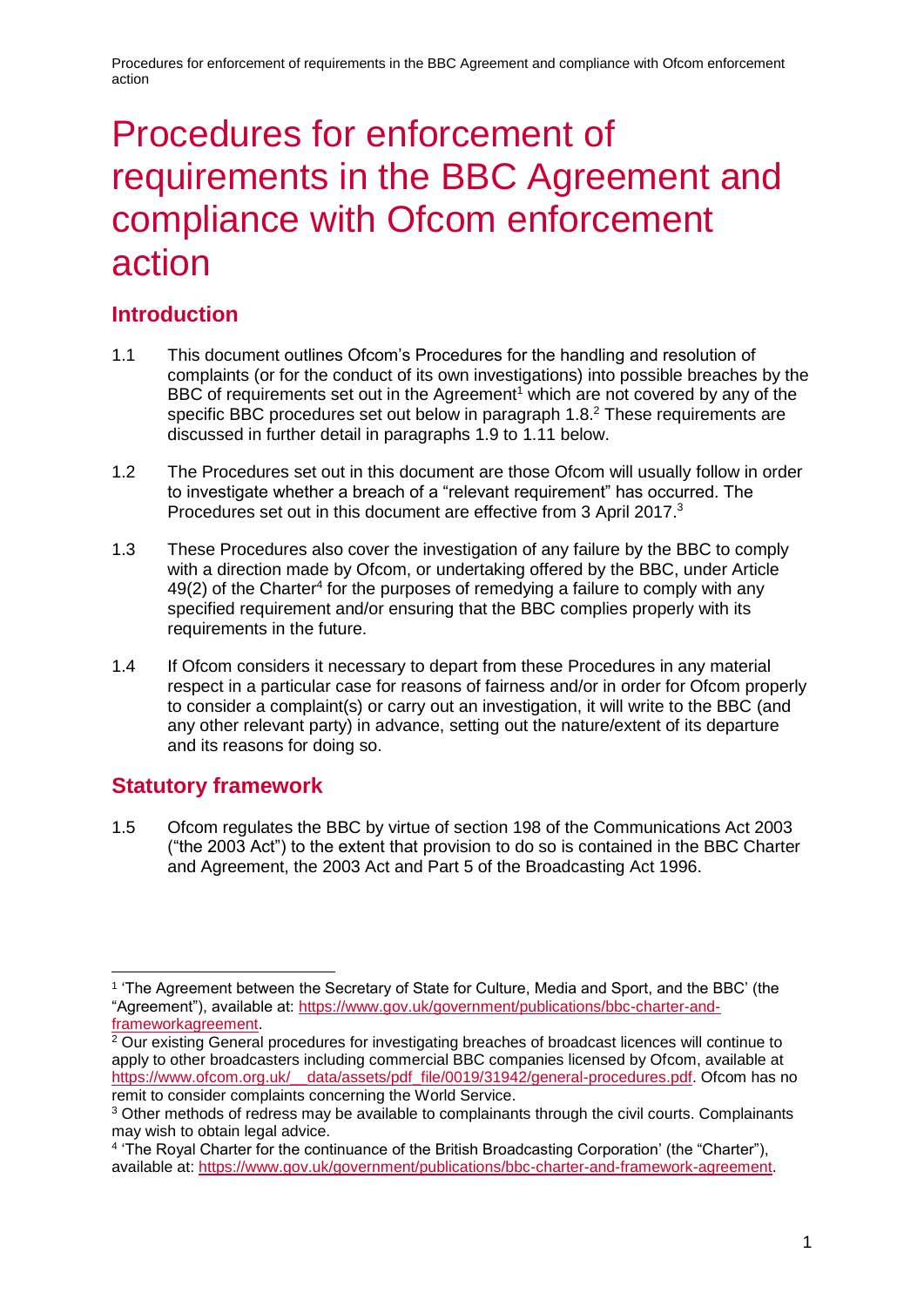- 1.6 In accordance with the Charter, Ofcom must enforce compliance by the BBC with the specified requirements set out in the Agreement<sup>5</sup>. These requirements include<sup>6</sup>:
	- a) any requirement imposed on the BBC by Ofcom in the Operating Framework;
	- b) any regulatory condition imposed on the BBC in the operating licence;
	- c) the various regulatory obligations set out in Schedule 3 of the Agreement (excluding the obligation on editorial guidelines<sup>7</sup>);
	- d) the requirement for the BBC to provide information to Ofcom under the Charter;<sup>8</sup> and
	- e) requirements relating to the retention, provision and publication of information relating to complaints.<sup>9</sup>
- 1.7 The Charter provides<sup>10</sup> that If Ofcom is satisfied that the BBC has failed to comply with a specified requirement, Ofcom may:
	- f) direct the BBC, or accept undertakings from the BBC, to take such steps as Ofcom considers will:
		- i) remedy the failure to comply;
		- ii) ensure that the BBC complies with its requirements properly in future.
	- g) serve on the BBC a notice requiring it to pay them, within a specified period, a specified financial penalty. The maximum penalty that may be imposed on any occasion is £250,000.<sup>11</sup>

# **When do these Procedures apply?**

1.8 Ofcom has produced specific procedures, which apply to investigations of potential breaches by the BBC of specified requirements under the Agreement. These specific procedures are listed in the table on the following page. A breach by the BBC of the requirements shown in the table below would generally be investigated under the corresponding specific procedure and would not be covered by these Procedures.

<sup>5</sup> Charter, Article 49.

<sup>6</sup> Agreement, Clause 59.

<sup>7</sup> Agreement, Clause 59(c).

<sup>8</sup> Charter, Article 47.

 $9$  Agreement, Clauses 56(6) - (8).

<sup>10</sup> Charter, Article 49(2).

<sup>&</sup>lt;sup>11</sup> The maximum specified in section 198(5) of the 2003 Act.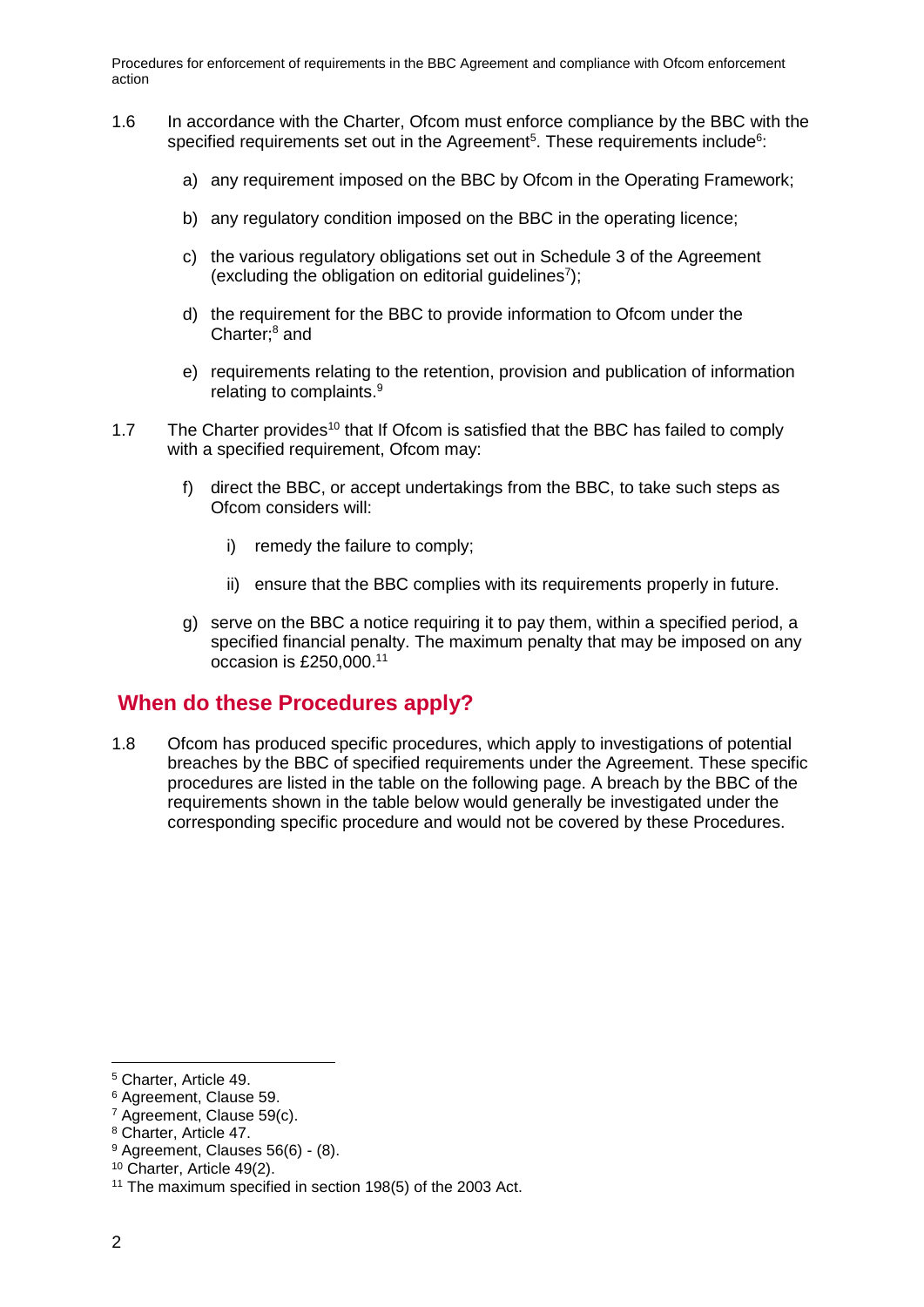| <b>Requirement/s dealt with</b>                                                                                                                                                                                                                                                                                                                                                                                                                                                                             | <b>Specific procedure</b>                                                                                                                                                 |
|-------------------------------------------------------------------------------------------------------------------------------------------------------------------------------------------------------------------------------------------------------------------------------------------------------------------------------------------------------------------------------------------------------------------------------------------------------------------------------------------------------------|---------------------------------------------------------------------------------------------------------------------------------------------------------------------------|
| Requirement to observe the content<br>standards objectives applied in the Ofcom<br>Broadcasting Code. <sup>12</sup>                                                                                                                                                                                                                                                                                                                                                                                         | Procedures for investigating breaches of<br>content standards on BBC broadcasting<br>services and BBC on demand programme<br>services. <sup>13</sup>                      |
| Requirement to observe the fairness and/or<br>privacy requirements applied in the Ofcom<br>Broadcasting Code. <sup>14</sup>                                                                                                                                                                                                                                                                                                                                                                                 | Procedures for the consideration and<br>adjudication of Fairness & Privacy<br>complaints on BBC broadcast services and<br>BBC on demand programme services. <sup>15</sup> |
| Requirements which Ofcom consider<br>appropriate to ensure fair and effective<br>competition in relation to the UK Public<br>Services. <sup>16</sup>                                                                                                                                                                                                                                                                                                                                                        |                                                                                                                                                                           |
| Requirements which Ofcom consider<br>appropriate to ensure that the BBC's<br>commercial activities do not, as a result of<br>their relationship with UK Public Services,<br>trading activities, or non-service activities,<br>distort the market or gain an unfair<br>competitive advantage. <sup>17</sup>                                                                                                                                                                                                  |                                                                                                                                                                           |
| Requirements which Ofcom consider<br>appropriate to protect fair and effective<br>competition in relation to other activities<br>carried out by the BBC. <sup>18</sup>                                                                                                                                                                                                                                                                                                                                      | Procedures for the enforcement of BBC<br>competition requirements. <sup>20</sup>                                                                                          |
| The requirement whereby, in relation to UK<br>Public Services, the BBC must ensure there<br>is genuine competition between BBC<br>producers and external producers (whether<br>independent or not) on a fair, reasonable,<br>non-discriminatory and transparent basis for<br>the right to make relevant television, radio<br>programmes and relevant online material,<br>and that the BBC must evaluate any such<br>bids on a fair, reasonable, non-<br>discriminatory and transparent basis. <sup>19</sup> |                                                                                                                                                                           |

#### **Table 1: Requirements covered by the specific procedures**

<sup>12</sup> Agreement, Schedule 3, Paragraph 3.

<sup>13</sup> See: [https://www.ofcom.org.uk/tv-radio-and-on-demand/information-for](https://www.ofcom.org.uk/tv-radio-and-on-demand/information-for-industry/guidance/procedures)[industry/guidance/procedures](https://www.ofcom.org.uk/tv-radio-and-on-demand/information-for-industry/guidance/procedures)

<sup>14</sup> Agreement, Schedule 3, Paragraph 4.

<sup>15</sup> See: [https://www.ofcom.org.uk/tv-radio-and-on-demand/information-for](https://www.ofcom.org.uk/tv-radio-and-on-demand/information-for-industry/guidance/procedures)[industry/guidance/procedures](https://www.ofcom.org.uk/tv-radio-and-on-demand/information-for-industry/guidance/procedures)

<sup>&</sup>lt;sup>16</sup> Agreement Clause 15(4).

<sup>&</sup>lt;sup>17</sup> Agreement, Clause 28(1).

 $18$  Agreement, Clause 22(2), Clause 31(3).

<sup>&</sup>lt;sup>19</sup> Agreement, Schedule 3, paragraph  $7(2)$ .

<sup>&</sup>lt;sup>20</sup> A consultation on Ofcom's draft procedures closed on 6 March 2017. The consultation can be found here: https://www.ofcom.org.uk/ data/assets/pdf file/0039/96798/Procedures-for-enforcement-of-[BBC-competition-requirements.pdf.](https://www.ofcom.org.uk/__data/assets/pdf_file/0039/96798/Procedures-for-enforcement-of-BBC-competition-requirements.pdf) Ofcom will publish finalised procedures in due course.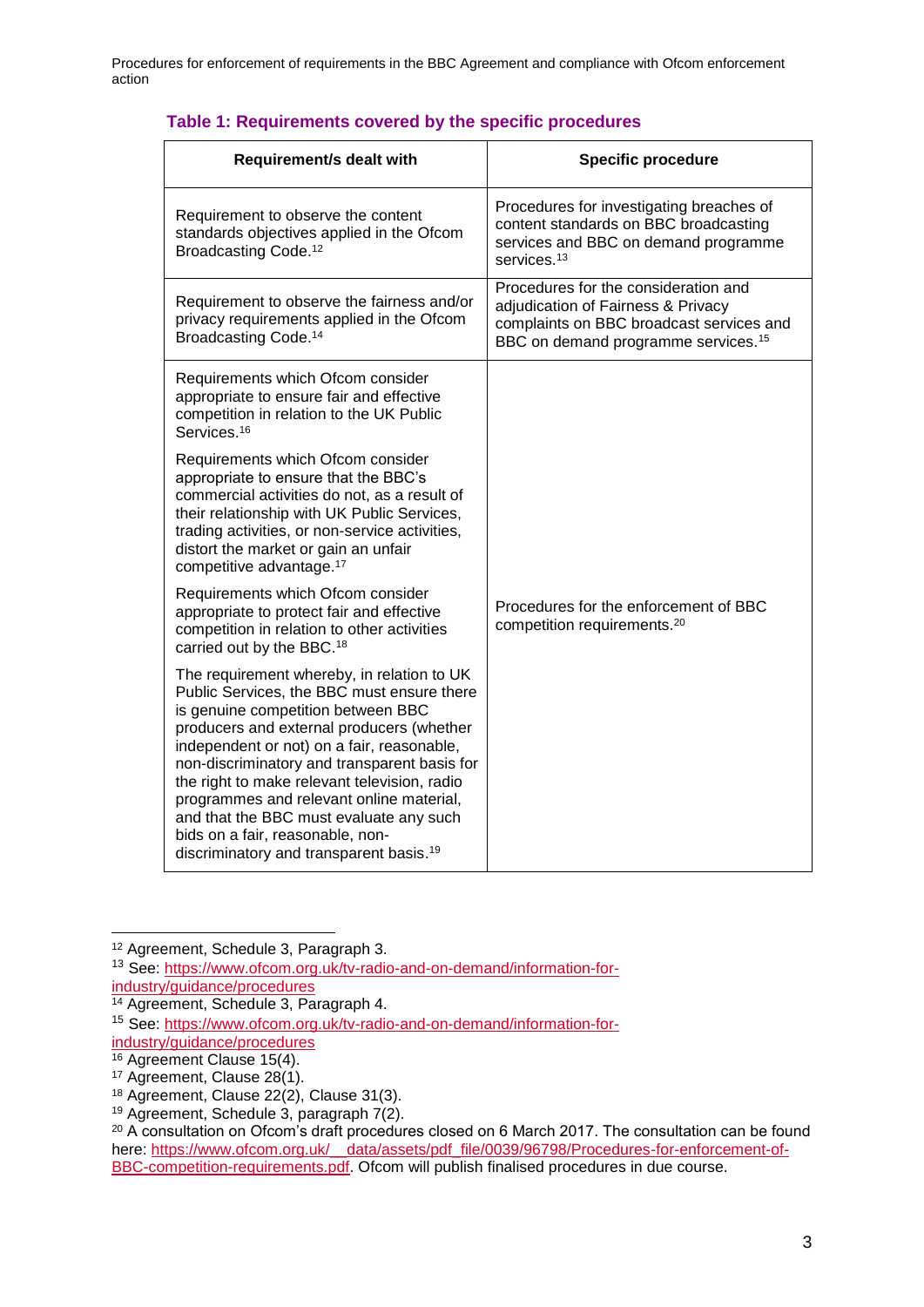- 1.9 These Procedures apply to investigations of potential breaches by the BBC of all other specified requirements, which are not included in the list above.
- 1.10 These requirements are referred to in this document as "relevant requirements". The relevant requirements include:
	- a) those imposed on the BBC in the Operating Framework<sup>21</sup>:
	- b) regulatory conditions imposed on the BBC in its Operating Licence<sup>22</sup>;
	- c) the requirement not to charge for reception<sup>23</sup>;
	- d) the requirement to comply with quotas for the broadcasting of independent productions under the 2003 Act and under Schedule 3 of the Agreement<sup>24</sup>;
	- e) the specific requirements of Schedule 3, paragraph 7(1) of the Agreement in relation to television programmes, radio programmes and online material;
	- f) the requirement to draw up, revise and comply with a code relating to programme commissioning<sup>25</sup>;
	- g) the requirement to comply with a code drawn up by Ofcom giving guidance as to (a) the extent to which the UK Public Services should promote the understanding and enjoyment by persons who are hearing impaired, visually impaired or dual sensory impaired of programmes; and (b) the means by which such understanding and enjoyment should be promoted<sup>26</sup>:
	- h) the requirement to retain and provide recordings to Ofcom<sup>27</sup>;
	- i) the requirement to comply with Ofcom notifications regarding international obligations of the UK in respect of UK Public Services $^{28}$ .
	- i) the requirement to promote equal opportunities in employment<sup>29</sup>;
	- k) the requirement to make arrangements for training and retraining of staff engaged in connection with providing any of the UK Public Services<sup>30</sup>;
	- l) the requirement to make those affected by equal opportunity and training arrangements aware of them, review those arrangements and publish a report on the arrangements once a year $31$ ;

<sup>21</sup> Agreement, Clause 59(a).

<sup>22</sup> Agreement, Clause 13.

<sup>23</sup> Agreement, Schedule 3, paragraph 1.

<sup>24</sup> Agreement, Schedule 3, paragraph 6.

<sup>25</sup> Agreement, Schedule 3, paragraph 8.

<sup>&</sup>lt;sup>26</sup> Agreement, Schedule 3, paragraph 9. Please note that under the Agreement, Schedule 4, paragraph 5 (3), Ofcom's Code on Television Access Services provided for under clause 59 of the 2006 Agreement will continue to apply to the BBC under clause 59 of the Agreement until Ofcom issues a new code.

<sup>27</sup> Agreement, Schedule 3, paragraph 10.

<sup>28</sup> Agreement, Schedule 3, paragraph 11.

<sup>29</sup> Agreement, Schedule 3, paragraph 12.

<sup>30</sup> Agreement, Schedule 3, paragraph 13.

<sup>31</sup> Agreement, Schedule 3, paragraph 14.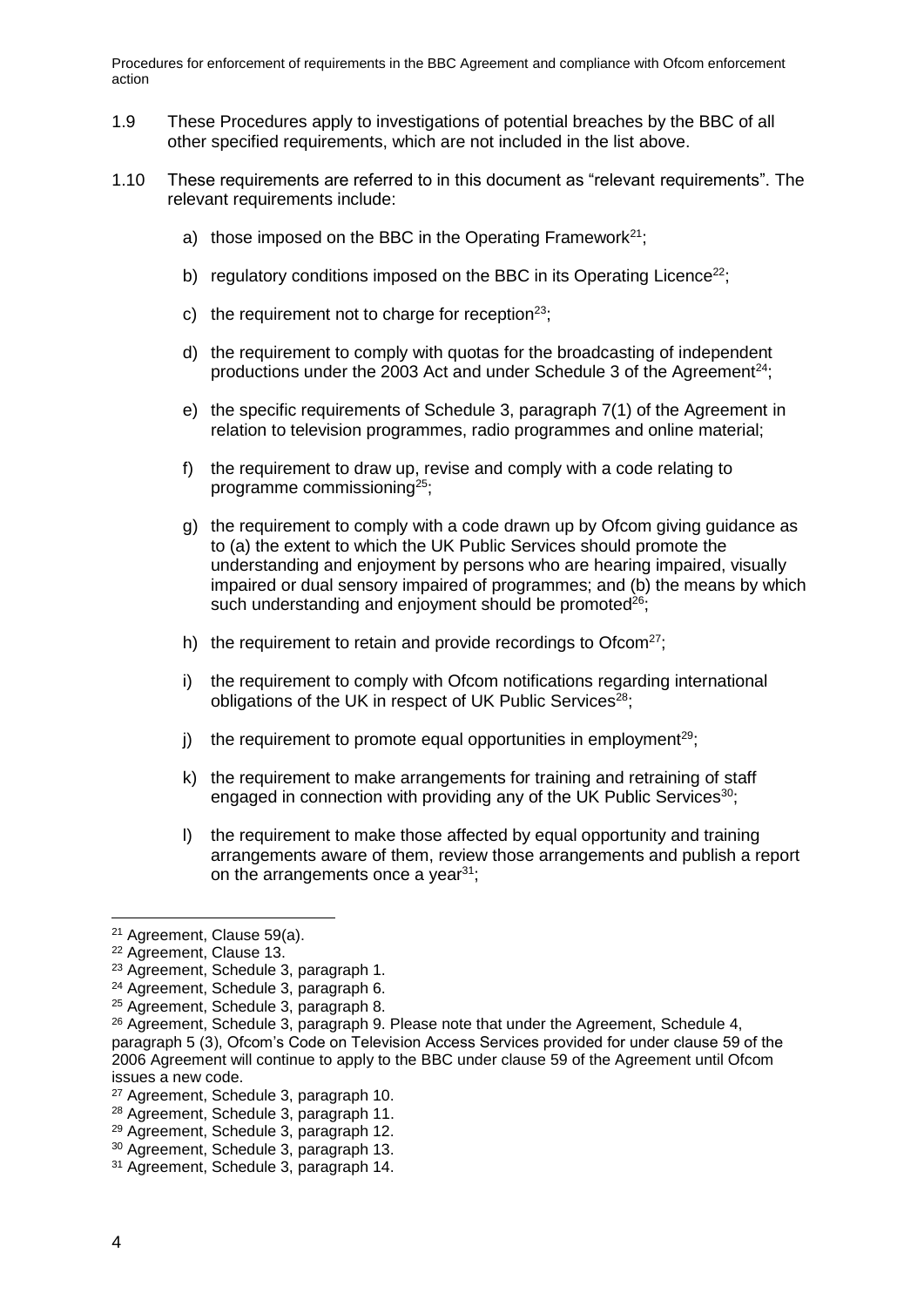- m) the requirement to provide Ofcom with information it has requested  $32$ ;
- n) the requirement to retain records of its handling of relevant complaints<sup>33</sup>;
- o) the requirement to provide reports to Ofcom in relation to relevant complaints<sup>34</sup>;
- p) the requirement to publish information about the operation and effectiveness of the complaints procedures in relation to relevant complaints $35$ : and
- q) any requirement to comply with a direction made by Ofcom, or an undertaking given by the BBC, in accordance with Article 49(2) of the Charter.

## **Procedures**

1.11 Ofcom may launch investigations on its own initiative as well as investigate complaints made by others. The Procedures in a complaint-led investigation and an Ofcom-initiated investigation are the same.

#### **Making a complaint**

- 1.12 Complaints under these Procedures can be made to Ofcom by any person or body who considers that the BBC has failed to comply with a relevant requirement.
- 1.13 Ofcom will expect a complainant to refer its complaint to the BBC in the first instance. A complainant may then make a complaint to Ofcom if:
	- a) the complainant is not satisfied with the resolution of the complaint by the BBC;
	- b) the complainant considers, following the resolution of a complaint by the BBC, that the imposition by Ofcom of a sanction against the BBC may be appropriate;
	- c) the BBC has failed to resolve a complaint within the timeframe set in its complaints handling procedures<sup>36</sup>.
- 1.14 Ofcom may consider complaints which are not referred to the BBC in the first instance in exceptional circumstances. $37$  If the complainant considers that there are exceptional circumstances for not referring a complaint to the BBC in the first instance, it should clearly explain this in its complaint submission to Ofcom. Ofcom will decide whether to consider such complaints on a case-by-case basis.
- 1.15 Ofcom has published guidance on how individuals working in the communications sector may contact us if they have concerns about possible wrongdoing at their own organisation and where they have been unable to raise or resolve those concerns

<sup>&</sup>lt;sup>32</sup> Charter, Article 47. We are considering whether we require further guidelines on our information gathering powers moving forwards and this will include a consideration of whether we require such guidelines for third parties.

 $33$  Agreement, Clause 56(6), Clause 56(9) provides that for the purposes of the Agreement "Relevant" complaint" means a complaint that the BBC has failed to comply with a specified requirement.

 $34$  Agreement, Clause 56(7) and 59(c).

 $35$  Agreement, Clause 56(8) and 56(9).

<sup>36</sup> Charter, Article 56(3); Agreement, Article 57(1). The BBC's complaint handling procedures are located on its website.

<sup>37</sup> Agreement, Clause 57(2)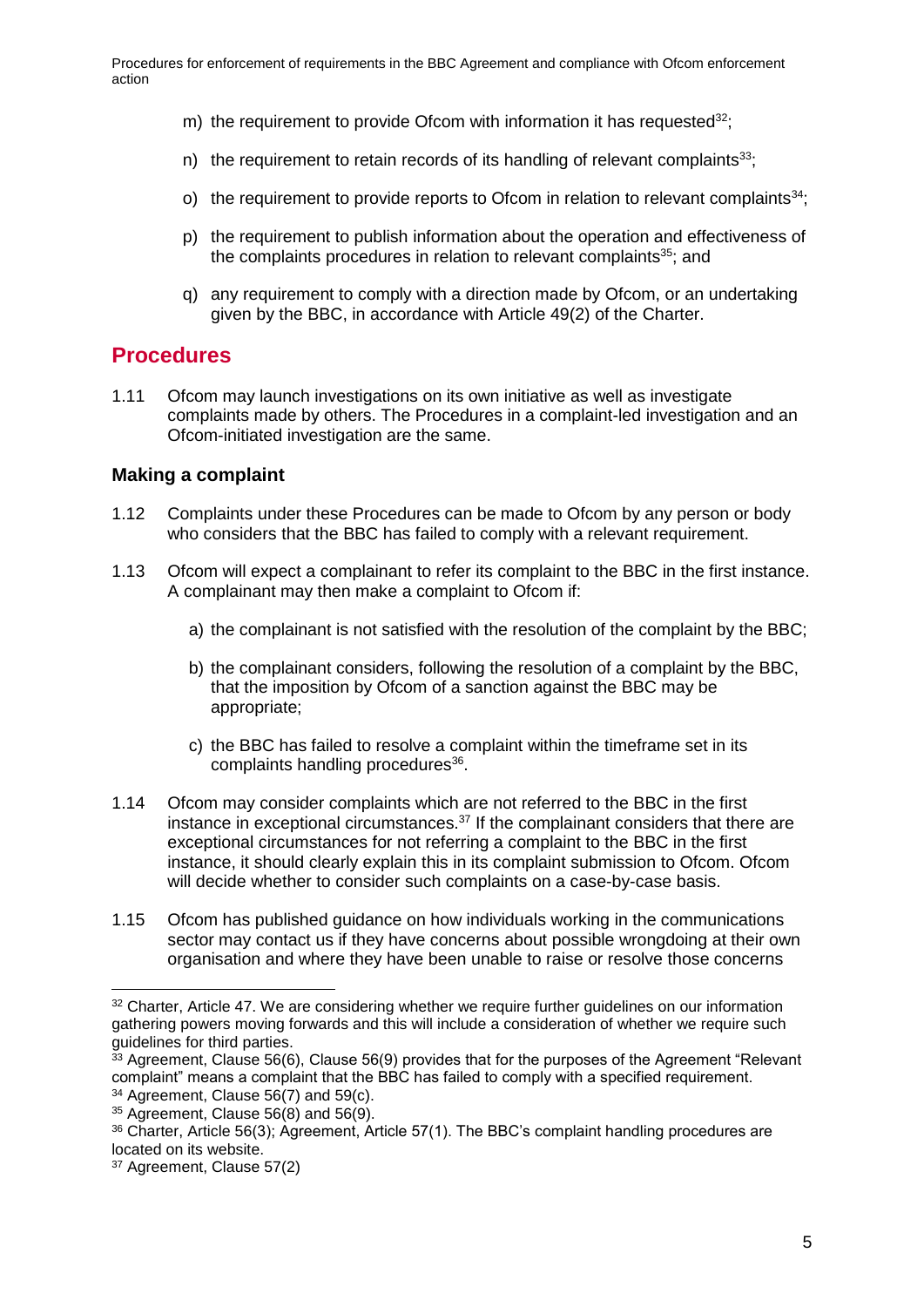internally.<sup>38</sup> Such disclosures can be made in confidence to the Secretary of the Corporation.

- 1.16 Unless a complainant asks Ofcom not to do so, Ofcom may disclose the complainant's identity to the BBC as well as sharing a non-confidential version of the complaint submission with it for comment. Ofcom will consider requests from complainants to remain anonymous. However, it may not be feasible to open or conduct an investigation without revealing the identity of the complainant. This does not apply to whistleblowers<sup>39</sup>.
- 1.17 The BBC's timeframe for resolution of complaints regarding non-compliance with a specified requirement is set out in the BBC's complaints handling procedures (referred to in these procedures as the "BBC deadline"). If the BBC reaches a final decision before the BBC deadline, we would expect the complainant to refer the complaint to Ofcom within 2 months of the date of the BBC's final decision. If the BBC does not reach a final decision or resolve the complaint before the BBC deadline, we would expect the complainant to refer the complaint to Ofcom within 2 months of the date of the BBC deadline.
- 1.18 Ofcom will consider complaints referred to it outside of these timeframes in exceptional circumstances, and will decide whether to do so on a case-by-case basis.
- 1.19 Ofcom requests that complaints are submitted via its complaint form, available at [https://www.ofcom.org.uk/tv-radio-and-on-demand/how-to-report-a-complaint.](https://www.ofcom.org.uk/tv-radio-and-on-demand/how-to-report-a-complaint) Alternatively, you can contact us at: Ofcom, Riverside House, 2a Southwark Bridge Road, London SE1 9HA, or telephone 0300 123 3333 or 020 7981 3040.
- 1.20 People with sensory impairments who find it easier to do so may call our text phone on 020 7981 3043 (please note that this number only works with special equipment used by people who are deaf or hard of hearing). People with visual impairments wishing to complain may wish to use our dedicated email address: [adcomplaints@ofcom.org.uk.](mailto:adcomplaints@ofcom.org.uk) A Video Relay Service to contact Ofcom in British Sign Language is available on Ofcom's website.

## **Information to be provided**

1.21 All complaints should include sufficient detail about the matter complained of to enable Ofcom to investigate fully. All complaints should, therefore, include details about what is alleged to have been done, or not done, in relation to which BBC service (where relevant) together with the BBC's final response to the complaint (where received). A failure to provide these details may mean that Ofcom is not able to investigate the complaint. The complainant's full contact details (including email address where appropriate) should also be included<sup>40</sup>.

<sup>40</sup> Please see Ofcom's General Privacy Statement (available on our website at:

<sup>38</sup> See Procedure for making a disclosure to Ofcom under the Public Interest Disclosure Act 1998 ('PIDA') at [https://www.ofcom.org.uk/about-ofcom/policies-and-guidelines.](https://www.ofcom.org.uk/about-ofcom/policies-and-guidelines)

<sup>&</sup>lt;sup>39</sup> Ofcom is a "prescribed person" under Part IVA of the Employment Rights Act 1996 (as inserted by PIDA) to which "qualifying disclosures" can be made about certain matters, including broadcasting and the provision of television and radio services.

[https://www.ofcom.org.uk/about-ofcom/foi-dp/general-privacy-statement\)](https://www.ofcom.org.uk/about-ofcom/foi-dp/general-privacy-statement) for information about how Ofcom handles your personal information and your corresponding rights.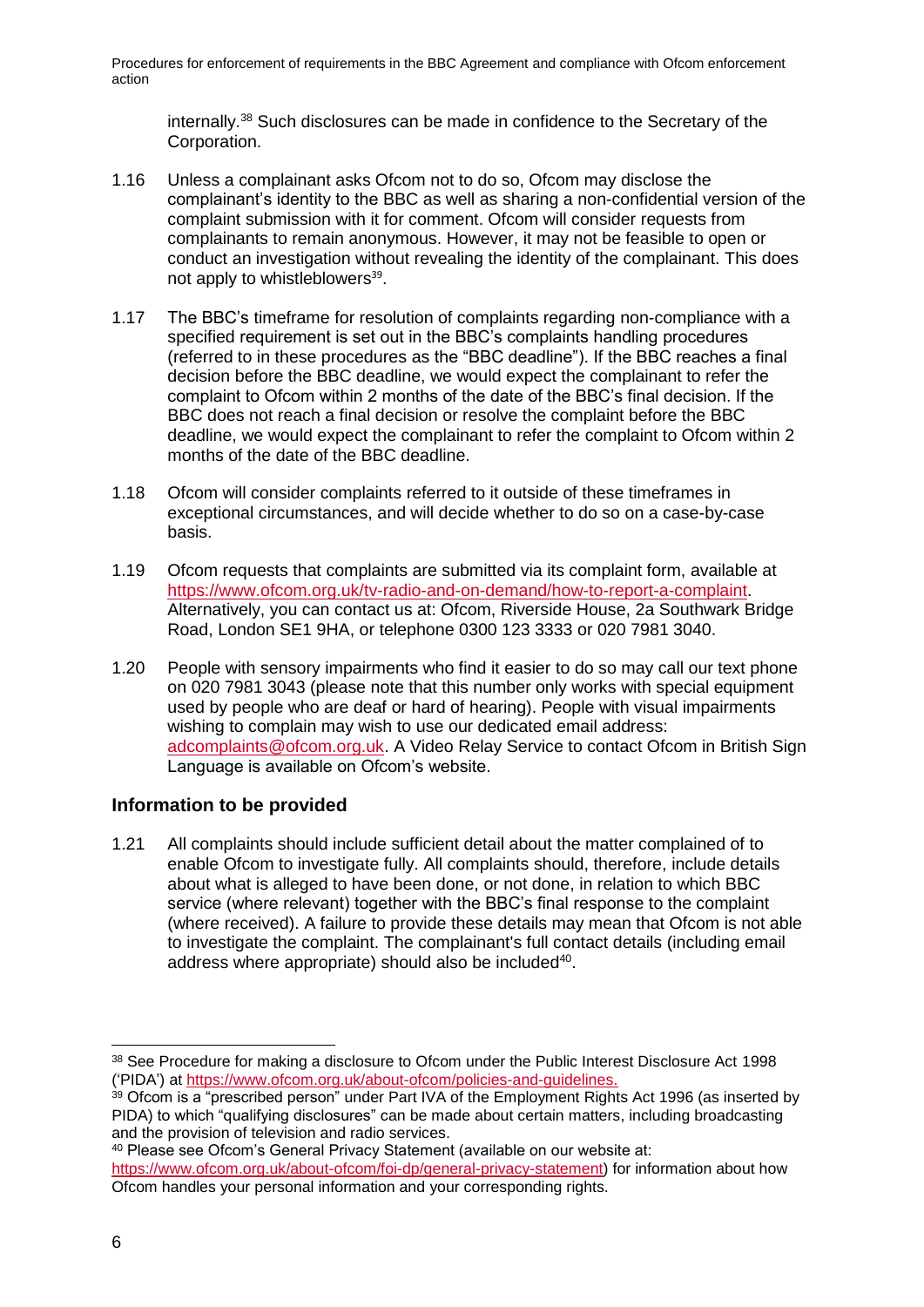### **Initial assessment**

-

- 1.22 Ofcom may investigate the BBC's compliance with a relevant requirement following receipt of a complaint or on its own-initiative (for example, where information comes to Ofcom's attention during routine monitoring). When deciding whether to open an investigation, Ofcom will consider whether, on its face, there are potentially substantive issues in relation to a relevant requirement that warrant investigation by Ofcom. It will do so by reference to the gravity and/or extent of the matter at issue. In addition, if Ofcom considers that the BBC has reached an appropriate decision, it will consider whether the imposition by Ofcom of a sanction against the BBC may be appropriate in accordance with the procedures set out in paragraphs 1.49ff.
- 1.23 Ofcom may ask the BBC for information to assist our consideration of the matter(s), and/or – in cases relating to the output of a broadcast service or on-demand service – recordings of the relevant output/programme(s), which must be provided within five working days<sup>41</sup>. At this stage we will not normally request that the BBC provides written representations.
- 1.24 Based on an initial assessment of the issues, the BBC's final response to the complaint under its own procedures (where applicable), and any other relevant material/evidence from the BBC, Ofcom will consider whether there may have been a breach of a relevant requirement(s) that Ofcom considers requires further investigation.
- 1.25 Where, following the initial assessment, Ofcom decides not to investigate further, Ofcom will normally notify the complainant of its decision. If Ofcom has contacted the BBC for information or recordings to assist in the assessment of the issue or complaint, Ofcom will notify the BBC of its decision not to pursue the matter. Ofcom will also normally publish details of its decision not to investigate in a table in its Broadcast and On Demand Bulletin. However, there may be some cases where Ofcom considers it would be inappropriate to publicise the matter, for example because the issues raised are particularly sensitive and/or publicity could have a detrimental impact on third parties (although there may be exceptional cases where we do publish in such circumstances, such as where there is a high level of public interest in the matter complained of).
- 1.26 Ofcom may also conclude at the assessment stage that a complaint did raise a potentially substantive issue in relation to a relevant requirement(s) but that on Ofcom's assessment, the issue was appropriately dealt with by the BBC and does not require a separate investigation by Ofcom. Ofcom will notify the complainant of this outcome through publication in the Broadcast and On Demand Bulletin.
- 1.27 Ofcom usually aims to complete its initial assessment within 15 working days.

#### **Investigating possible breaches and preparation of Ofcom's Preliminary View**

1.28 Where, following Ofcom's initial assessment, Ofcom decides to open an investigation into the BBC's compliance with a particular relevant requirement, Ofcom will generally inform the BBC and any complainant by sending them each a case opening letter explaining the scope of Ofcom's investigation (i.e. the particular relevant

<sup>41</sup> Under the Agreement, the BBC must comply with any request to produce recordings of programmes and any related material to Ofcom.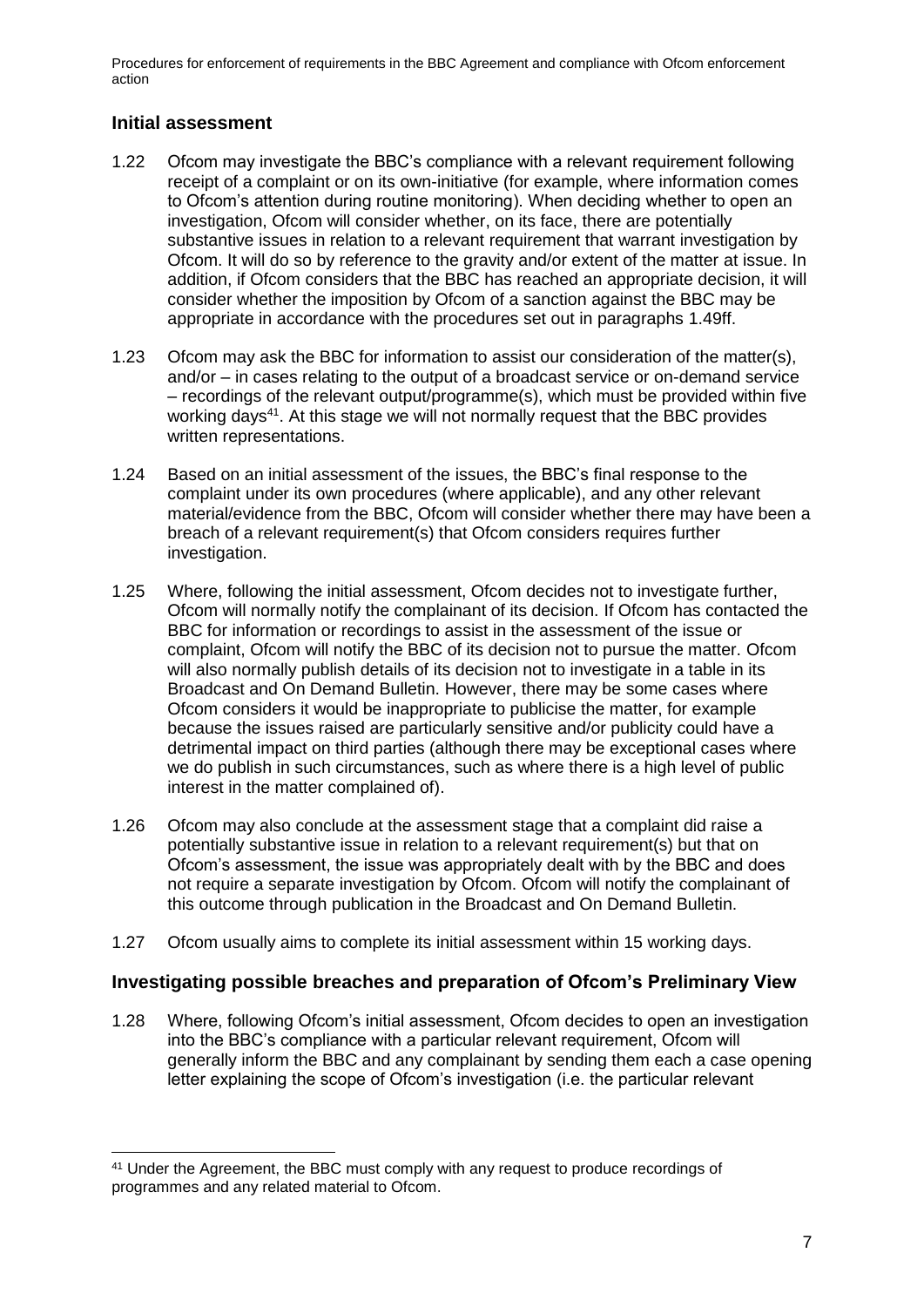requirement(s) which Ofcom considers are relevant and applicable to the complaint(s) or matters concerned.

- 1.29 Shortly after sending the case opening letter(s), Ofcom will normally publish details of issues under investigation in a table in its Broadcast and On Demand Bulletin. However, there may be some cases where Ofcom considers that it would be inappropriate to publicise the matter at this stage, for example because the issues raised are particularly sensitive and/or publicity could have a detrimental impact on third parties (although there may be exceptional cases where we do publish in such circumstances, such as where there is a high level of public interest in the matter complained of). In such cases, Ofcom may delay publicising the investigation until after Ofcom has completed its consideration of the BBC's compliance with a relevant requirement or may decide not to publicise such cases at all.
- 1.30 Other than in cases falling within paragraph [1.31](#page-10-0) below, when Ofcom sends the BBC the case opening letter, Ofcom will invite the BBC to make representations in response (and to provide any relevant material/evidence in support) within 10 working days.
- <span id="page-10-0"></span>1.31 If in any case Ofcom considers that it is necessary to obtain further information to ensure that it can fairly and properly prepare its Preliminary View, Ofcom may seek such information before preparing that Preliminary View.
- 1.32 There may be specific cases where the matter(s) in issue, on the facts, mean that Ofcom does not consider it necessary to seek representations or any further information from the BBC at this stage. This will normally be where the question of whether there is a breach of a relevant requirement is a matter of objective fact. There may also be other specific cases where the matter(s) in issue, on the facts, mean this approach is appropriate. In these cases, Ofcom will not usually seek the BBC's representations at this stage. Instead, Ofcom will write to the BBC with its Preliminary View on the substance of the matter(s).
- 1.33 Ofcom aims to complete those cases that it takes forward for investigation usually within 50 working days.

#### **Representations from third parties**

Ofcom recognises that there may be persons/bodies who may be directly affected by the outcome of Ofcom's investigation and determination of a complaint(s) and who may have interests independent of the BBC. Wherever possible, the BBC should seek to take account of and include the representations of such persons/bodies in its submissions in response to a complaint and confirm to Ofcom that it has done so.

However, such persons/bodies may make representations on their own behalf direct to Ofcom in respect of a complaint which Ofcom proceeds to investigate. In such a case, persons/bodies should seek to make representations to Ofcom as early in an investigation of a complaint as possible, setting out if/to what extent their representations differ from those of the BBC. Ofcom will, as appropriate, take those representations into account and include those persons/bodies in its decision-making process under these Procedures.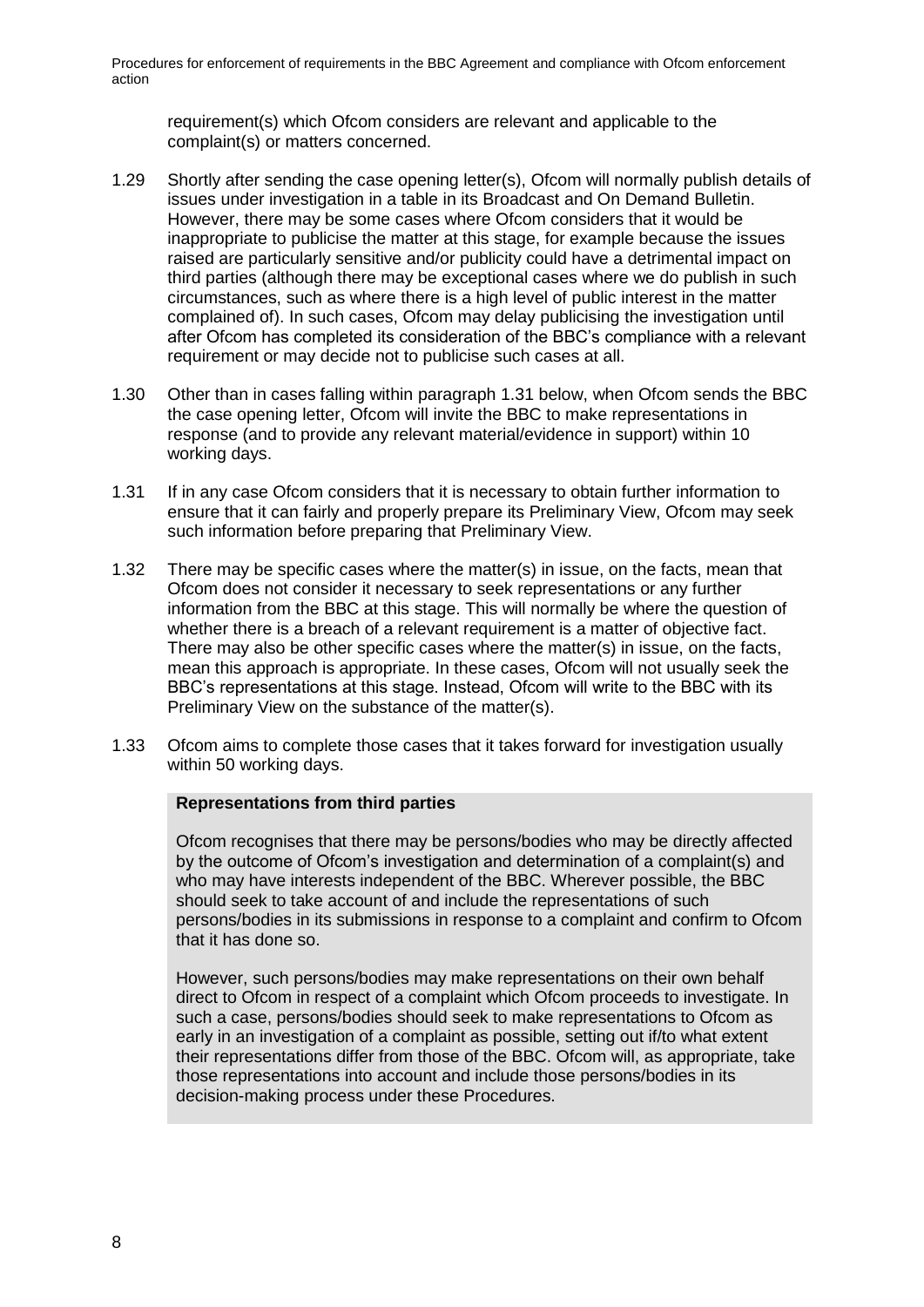## **Preparation of Ofcom's Preliminary View**

- 1.34 Ofcom will prepare its Preliminary View on the substance of the possible breach of the relevant requirement(s). This Preliminary View is only provisional and may be subject to change in the light of subsequent representations provided by the BBC.
- 1.35 Where Ofcom considers in a particular case that it would be appropriate in order to reach its Preliminary View, Ofcom will provide a draft Preliminary View to a panel of Ofcom's Content Board members<sup>42</sup> for their advisory opinion. The decision to issue a Preliminary View will be taken by a senior member of Ofcom's Executive with appropriate Board-delegated authority. Typically, this would be the person who is responsible for overseeing the investigation.
- 1.36 The Preliminary View will contain:
	- a) a summary of the matter, and if relevant, any complaint;
	- b) a summary, if relevant, of the material parts of the programme/broadcast to which the matter and/or any complaint(s) relates;
	- c) the particular relevant requirements that Ofcom considers are applicable to the matter/complaint(s); and
	- d) Ofcom's preliminary assessment of whether any breach(es) of those requirements have occurred and the reasons for that assessment.
- 1.37 When Ofcom has prepared its Preliminary View, Ofcom will provide it to the BBC (and any relevant third party).
- 1.38 The BBC (and any relevant third party) will have the opportunity to make written representations on Ofcom's Preliminary View. The period for written representations will normally be 10 working days.
- 1.39 Ofcom considers that it will normally be able to reach its final Decision fairly and properly following written representations and without oral representations from the BBC. However, there may be some cases where, in view of the nature of the breach under consideration and the complexity of the issues raised, Ofcom considers it appropriate to give the BBC the opportunity to make its representations orally to Ofcom, following the submission of any written representations to Ofcom.<sup>43</sup> Ofcom will inform the BBC if it considers that it is appropriate to it the opportunity to make oral representations in a particular case.
- 1.40 In any event, the BBC may, in any particular case, make a written request to make its representations orally to Ofcom in addition to any written representations. Ofcom will agree to such a request if Ofcom considers that an oral hearing is appropriate in view of the nature of the breach under consideration and the complexity of the issues raised.

<sup>&</sup>lt;sup>42</sup> The Content Board is a committee of the main Ofcom Board established by the Communications Act 2003. It includes members with extensive broadcasting experience. See

[https://www.ofcom.org.uk/about-ofcom/how-ofcom-is-run/content-board.](https://www.ofcom.org.uk/about-ofcom/how-ofcom-is-run/content-board)

<sup>&</sup>lt;sup>43</sup> The final decision maker would chair any oral hearing.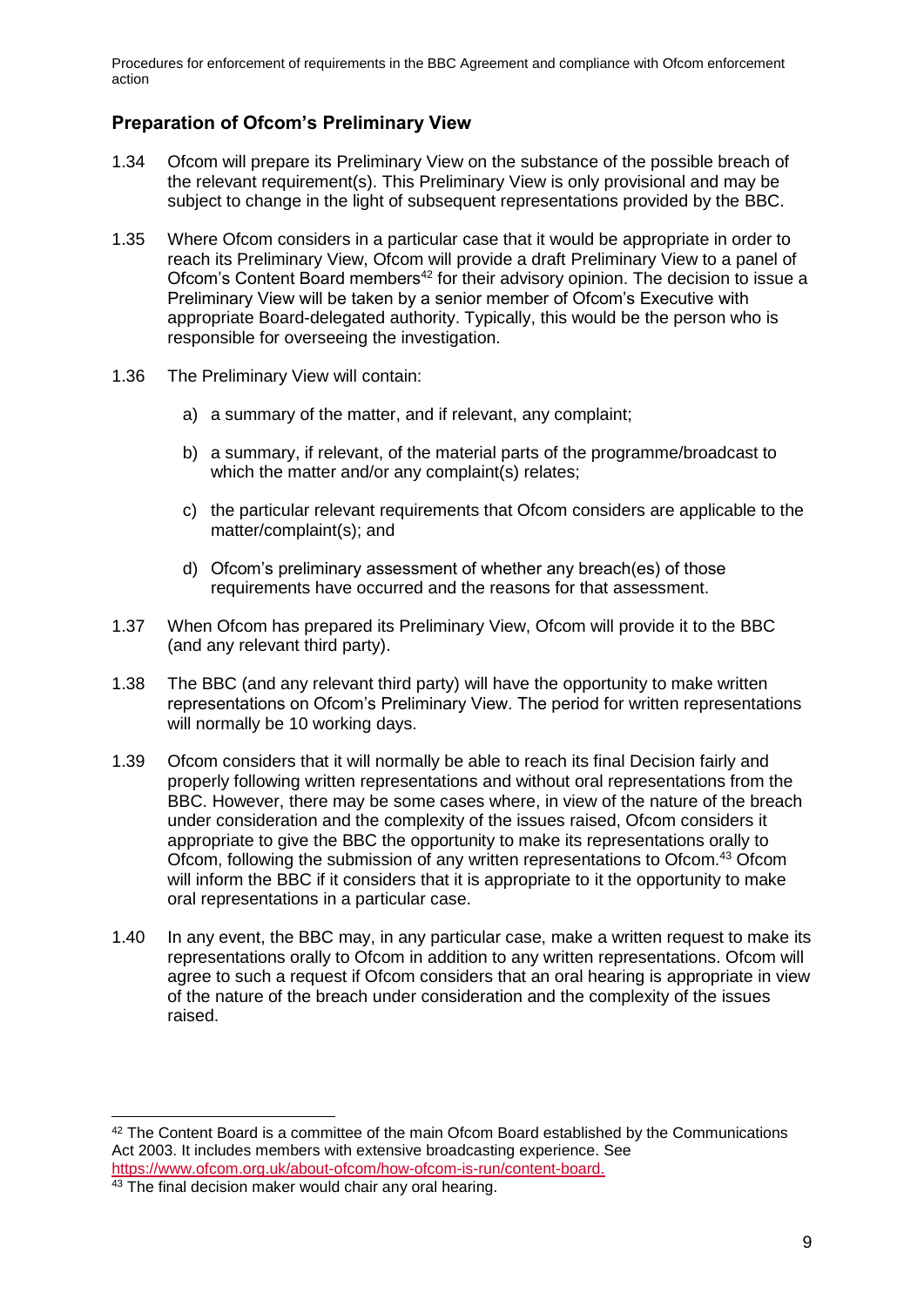# **The Final Decision**

- 1.41 Once Ofcom has received and considered the BBC's representations on its Preliminary View (if any) and/or any representations from a relevant third party, it will reach its final decision (i.e. whether or not to record a breach of a relevant requirement(s)) ("the Decision").
- 1.42 Where a panel of Content Board members has reviewed in the draft Preliminary View in a particular case, generally the draft decision in that case would be provided to a panel of Ofcom's Content Board members (who have not been involved in the investigation) for their advisory opinion before a final decision is taken.
- 1.43 The final decision will be taken by a senior member of Ofcom's Executive with appropriate Board-delegated authority, who will not have been involved in the investigation and/or the preparation of the Preliminary View.

### **Publication of the Decision**

- 1.44 Where Ofcom has found that the BBC has breached a relevant requirement(s), Ofcom will publish its Decision in Ofcom's Broadcast and On Demand Bulletin<sup>44</sup> and/or in the relevant broadcast licensing section of the website. Ofcom will normally publish all breach and resolved Decisions, even where Ofcom has not previously publicised details of the matters under investigation in accordance with paragraph 1.29 above.
- 1.45 Ofcom will provide the BBC for information only with an embargoed copy of the Decision one working day before publication.
- 1.46 Ofcom will also normally publish information in its Broadcast and On Demand Bulletin about Decisions in which it has found that the BBC has not breached a relevant requirement. However, where Ofcom has not published details of an issue under investigation, Ofcom would not normally publish a "not in breach" decision at the conclusion of the investigation.

## **Non-Disclosure**

1.47 It is an essential part of the integrity of Ofcom's processes and its ability to regulate that all parties concerned abide by Ofcom's published rules and procedures, including those relating to non-disclosure below.

#### **Non-Disclosure**

Parties (complainants, the BBC, Ofcom and any directly affected third parties) may, unless otherwise indicated, make public the fact that a complaint has been made or that Ofcom is investigating a case. They may also use any information which is already in the public domain.

However, parties should not disclose any correspondence, documents or other material concerning the complaint during the course of the investigation.<sup>45</sup>

<sup>-</sup><sup>44</sup> https://www.ofcom.org.uk/about-ofcom/latest/bulletins/broadcast-bulletins.

<sup>45</sup> Ofcom is obliged to meet various statutory obligations relating to the disclosure of information (for example, under the Freedom of Information Act 2000 and the Environmental Information regulations 2004). Information provided to Ofcom as part of a complaint may need to be disclosed by Ofcom in order to meet such obligations.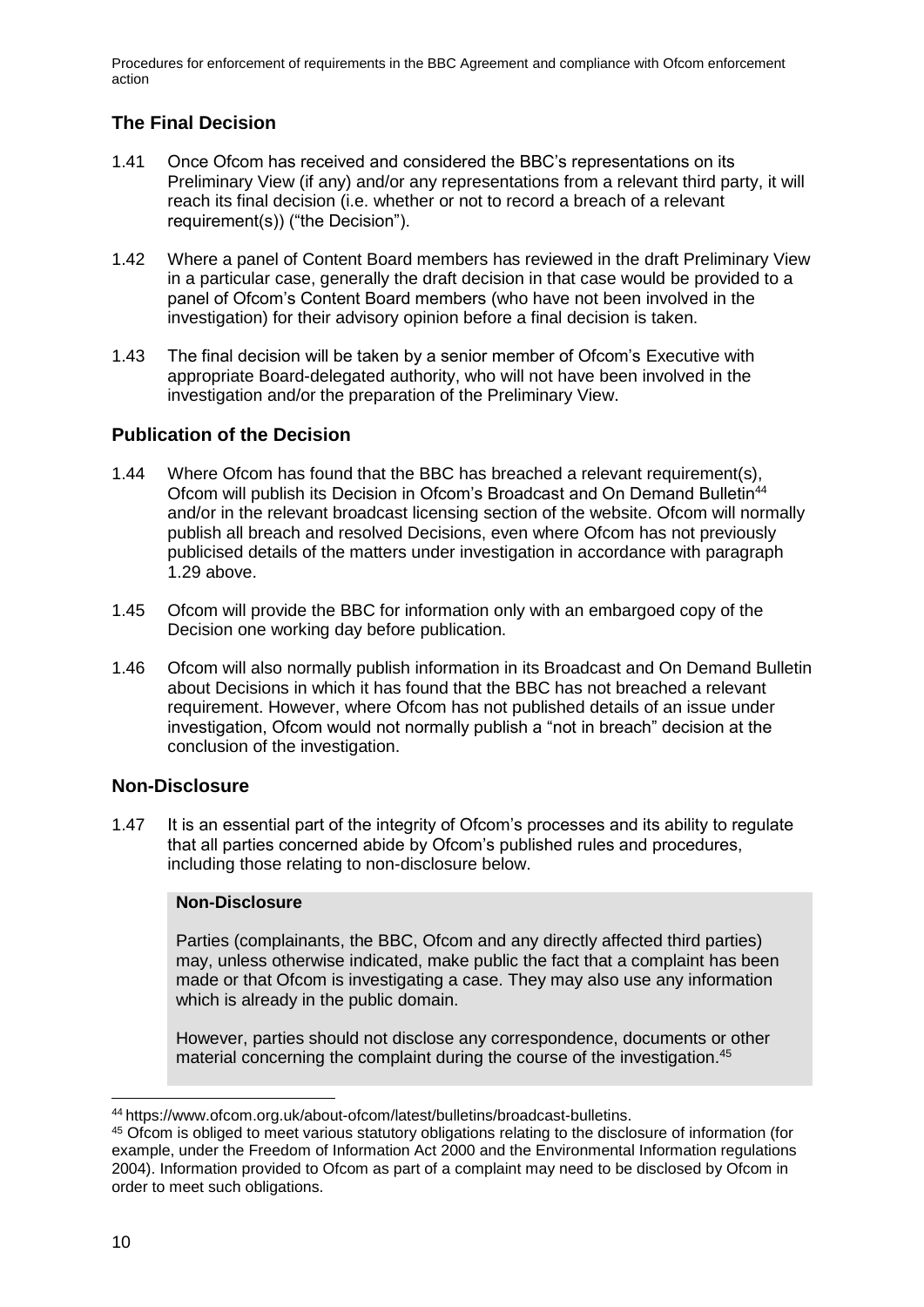Failure to follow this requirement may result in Ofcom ceasing to consider the party's representations.

This does not limit what Ofcom can publish in its decision at the end of the investigation.<sup>46</sup>

#### **Time limits**

1.48 Complainants and the BBC should keep to the time limits specified in these Procedures. However, Ofcom may consider it appropriate (in the interests of fairness and/or properly to carry out an investigation) to amend or adapt the time limits set out above in a particular case. Any party seeking an extension to a time limit should explain in writing to Ofcom why it believes it is appropriate.

# **Sanctions**

- 1.49 In accordance with the Charter, Ofcom may impose a financial penalty on the BBC $47$ , and direct the BBC or accept undertakings from the BBC to take such steps we consider will remedy the failure to comply and/ or ensure the BBC complied with its requirements properly in the future. Ofcom will not impose a sanction on the BBC unless it has given the BBC a reasonable opportunity of making representations about the matters appearing to Ofcom to provide grounds for the imposition of the sanction.
- 1.50 Accordingly, where Ofcom determines that there has been a breach (or breaches) of a relevant requirement, Ofcom may determine that it justifies consideration of a sanction against the BBC. Ofcom will make such a determination clear in its Decision and the Procedures set out below will normally apply.
- 1.51 The imposition of a sanction is a serious matter. Ofcom may, following due process, impose a sanction if it considers that the BBC has seriously, deliberately, repeatedly<sup>48</sup> or recklessly breached a relevant requirement.

## **Decision making**

- 1.52 Decisions on sanction under these Procedures will be made (and where relevant, Preliminary Views taken) by one or two (depending on the nature of the breach) senior members of the Ofcom Executive who have been given appropriate delegated authority by the Ofcom Board, one of whom will be the final decision maker on the breach of a relevant requirement.
- 1.53 A decision maker in a sanctions case will not have been involved in the investigation of the breach of the relevant requirement, up to and including the preparation of the Preliminary View on the breach.

<sup>46</sup> Ofcom may (in investigating and publishing its decision) withhold material it believes to be confidential, market sensitive or legally privileged or that it is under some other legal obligation to protect from disclosure. In such cases, the BBC will be notified that relevant material has been withheld and the reasons why.

<sup>&</sup>lt;sup>47</sup> The amount of any penalty that may be imposed must not exceed the maximum amount specified in section 198(5) of the Communications Act 2003 i.e. £250,000.

<sup>48</sup> A repeated breach of a relevant requirement, would include, for example: a repeat of the breach of the same requirement as has already been recorded; repetition of the same or similar conduct as that which earlier contravened a requirement; or multiple breaches of other requirements.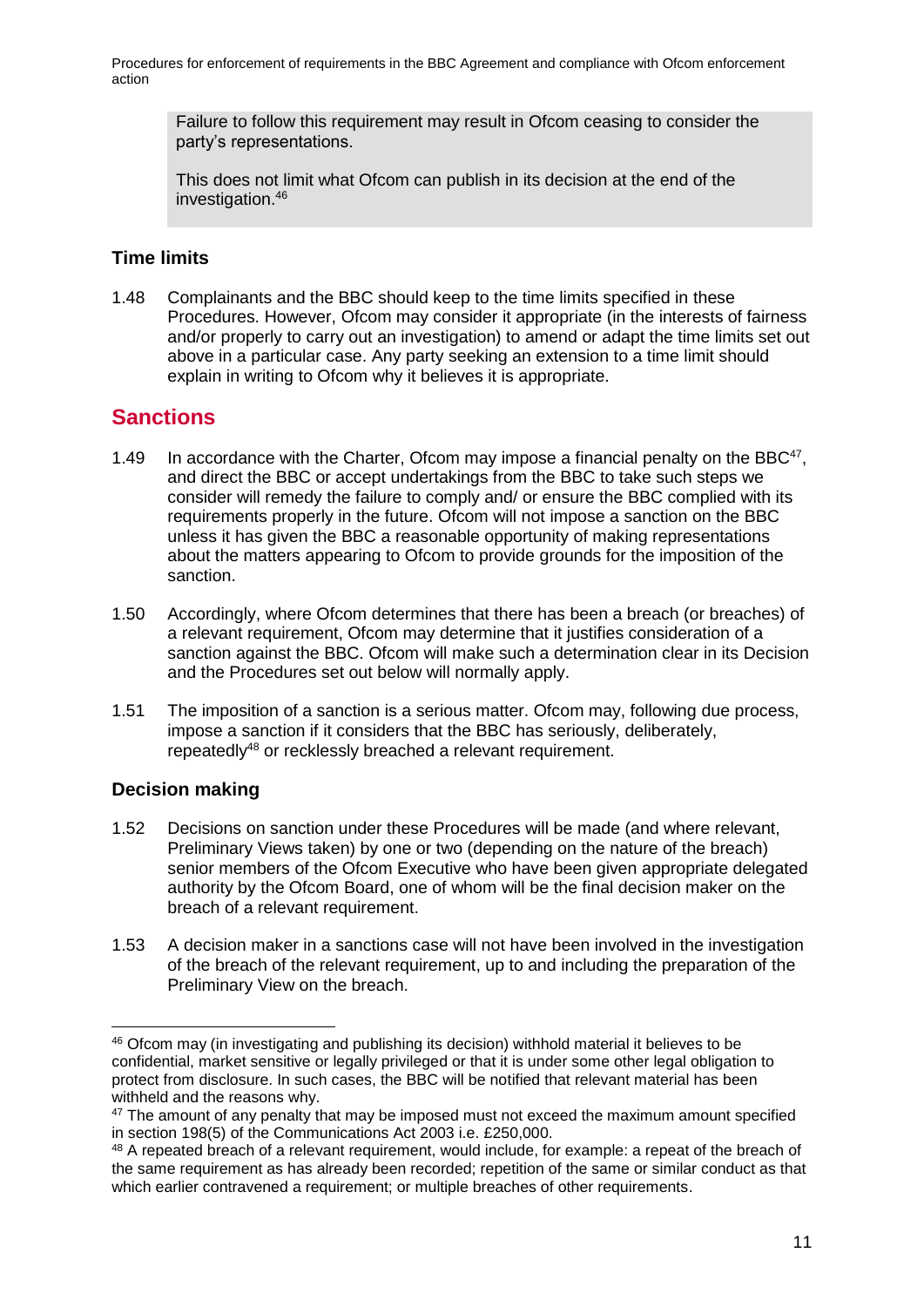1.54 When Ofcom writes to the broadcaster in accordance with paragraph 1.56 below, it will identify the decision maker(s).

#### **Consideration of sanctions**

- 1.55 The consideration of a sanction follows a decision by Ofcom that the BBC has breached a relevant requirement. A case will normally be considered for the imposition of a sanction when Ofcom considers that the BBC has seriously, deliberately, repeatedly or recklessly breached a relevant requirement.
- 1.56 Ofcom aims to conclude the consideration of the imposition of a sanction within 60 working days from the date Ofcom records the breach(es) of a relevant requirement(s). However, the circumstances of individual cases can vary considerable and completion may in some cases take longer.
- 1.57 If Ofcom consider that a sanction may be appropriate, it will write to the BBC with the following information, as appropriate:
	- a) details of the breach(es);
	- b) comments on any issue raised by the BBC that is material to the case;
	- c) details of any relevant BBC cases on which Ofcom has already adjudicated;
	- d) details of the BBC's recent compliance history;
	- e) details of Ofcom's Preliminary View that a sanction may be appropriate;
	- f) details of Ofcom's Preliminary View on the type and level of any sanction considered to be appropriate and proportionate;
	- g) a summary of the material on which it has relied in reaching its Preliminary View; and
	- h) a copy of the relevant documentation<sup>49</sup> that Ofcom has taken into account.
- 1.58 Where, at this stage, Ofcom's Preliminary View is that the appropriate sanction should include a financial penalty, it will, as appropriate, consider the penalty in accordance with the Penalty Guidelines published by Ofcom at: https://www.ofcom.org.uk/ data/assets/pdf\_file/0032/49685/penalty\_quidelines\_201 [5.pdf.](https://www.ofcom.org.uk/__data/assets/pdf_file/0032/49685/penalty_guidelines_2015.pdf)

#### **BBC representations**

1.59 Ofcom will provide the BBC with an opportunity to make representations on Ofcom's Preliminary View that a sanction may be appropriate.

#### **Written representations**

1.60 The BBC will have the opportunity to make written representations on Ofcom's Preliminary View that a sanction may be appropriate and on the type and level of any

<sup>49</sup> Ofcom may withhold material it believes to be confidential, market sensitive or legally privileged or that it is under some other legal obligation to protect from disclosure. In such cases, the BBC will be notified that relevant material has been withheld and the reasons why.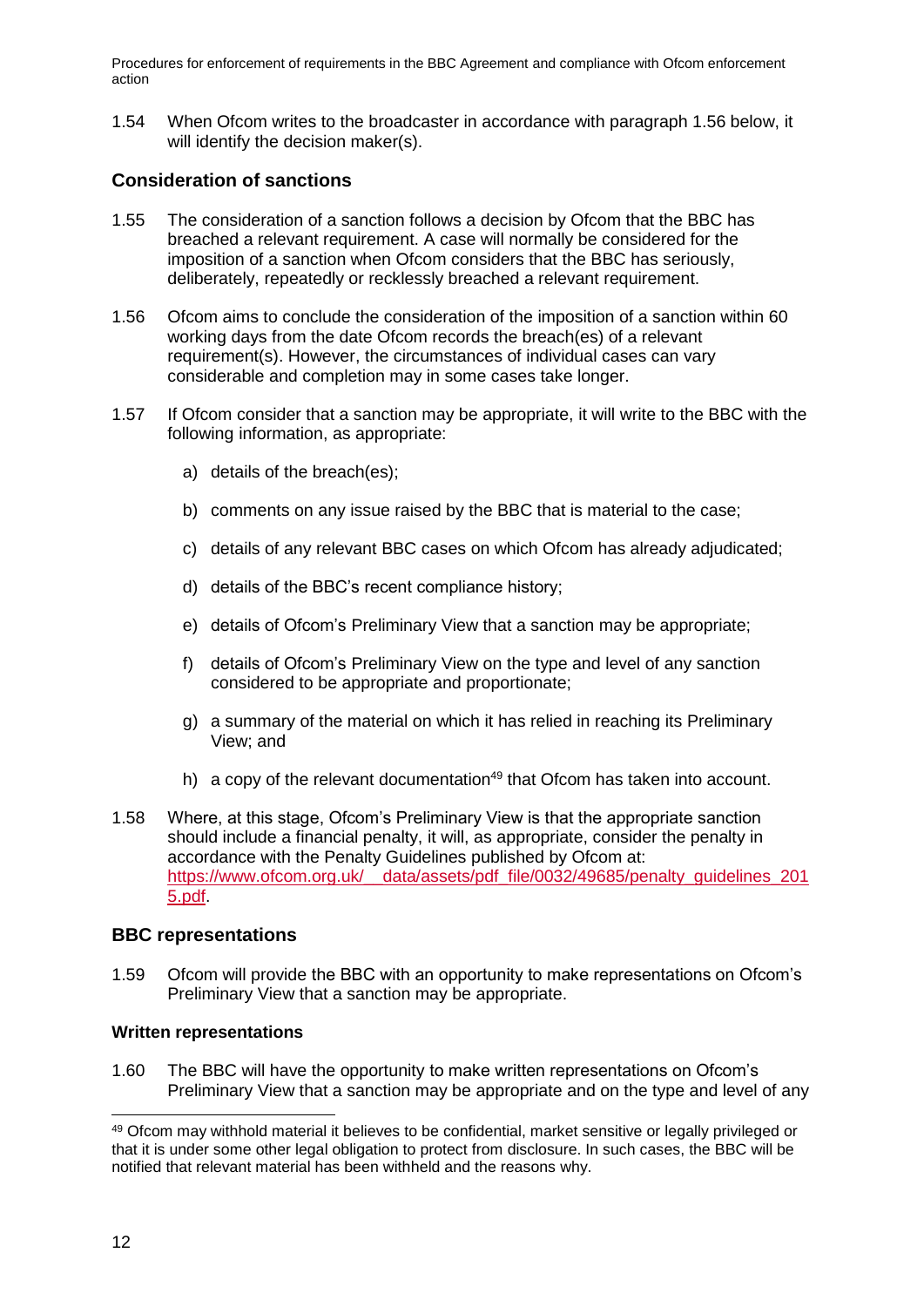sanction being considered. The period for written representations will be 15 working days, unless otherwise specified. In some circumstances, Ofcom may, if it considers appropriate, seek further information or representations from the BBC.<sup>50</sup>

#### **Oral representations**

- 1.61 In addition Ofcom will offer the BBC the opportunity to attend an oral hearing to make representations on the matters referred to in Ofcom's Preliminary View. Ofcom will normally give the BBC at least 15 working days' notice of the date for making such representations. The hearing of oral representations will be in private and may take place in any UK nation, as appropriate. The hearing will be transcribed and the transcript will be provided to the BBC. The BBC may bring legal advisers to the oral hearing to assist in preparing its oral representations, although Ofcom may ask that the BBC limited the number of persons attending the oral hearing on its behalf to a reasonable number.
- 1.62 The procedure for making oral representations will be at the discretion of Ofcom. Ofcom will write to the BBC in advance of the date of the hearing, to set out the procedure to be followed on the day.

#### **Disposal**

-

1.63 After consideration of written and/or oral representations from the BBC, Ofcom may decide that no sanction is appropriate in a particular case. Where this is the case, the BBC will then receive written notification to this effect.

#### **Sanctions decision**

1.64 If, after considering all the evidence and representations from the BBC, Ofcom believes that a sanction is appropriate, it shall consider and decide which of the available sanctions is appropriate and reach a decision to that effect. If Ofcom decides that the sanction should include a financial penalty, it will, as appropriate, have regard to the Ofcom Penalty Guidelines published at: [https://www.ofcom.org.uk/\\_\\_data/assets/pdf\\_file/0032/49685/penalty\\_guidelines\\_201](https://www.ofcom.org.uk/__data/assets/pdf_file/0032/49685/penalty_guidelines_2015.pdf) [5.pdf.](https://www.ofcom.org.uk/__data/assets/pdf_file/0032/49685/penalty_guidelines_2015.pdf)

#### **Publication of Sanction Decision**

- 1.65 The Sanction Decision, with a statement of reasons, will be sent to the BBC one working day before its publication.
- 1.66 Ofcom will publish its decision on its website. A summary of the Sanction Decision will normally be published in Ofcom's Broadcast and On Demand Bulletin at: [http://stakeholders.ofcom.org.uk/enforcement/broadcast-bulletins/.](http://stakeholders.ofcom.org.uk/enforcement/broadcast-bulletins/)

<sup>50</sup> Under Article 47 of the BBC Charter, Ofcom may require the BBC and any other person to provide information for the purposes of the carrying out by Ofcom of their functions.